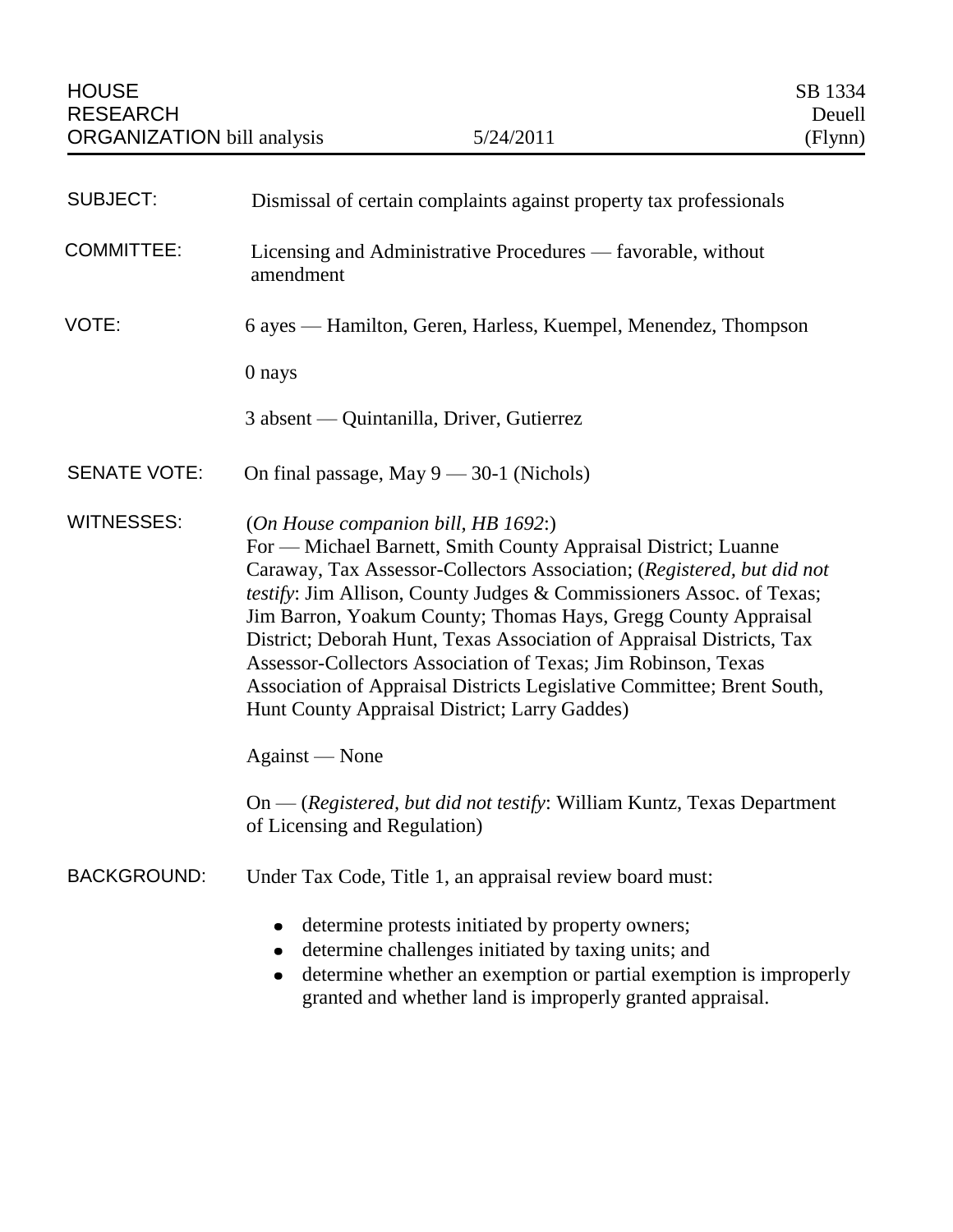## SB 1334 House Research Organization page 2

Under Occupations Code, sec. 1151.204, the Texas Department of Licensing and Regulation may dismiss a complaint without conducting a hearing if:

- the complaint challenges only the appraised value of a property or another matter for which Tax Code, Title 1, specifies a remedy and does not credibly allege a violation; and
- the disagreement has not been resolved in the complainant's favor by an appraisal review board.

In 2009, the 81st Legislature abolished the Board of Tax Professional Examiners and transferred its functions to the Texas Department of Licensing and Regulation (TDLR).

DIGEST: Under SB 1334, TDLR would have to dismiss a complaint after investigation, in part or entirely, without conducting a hearing if the subject matter had not been finally resolved in the complainant's favor by an appraisal review board, governing body, arbitrator, court, or the State Office of Administrative Hearings, and the complaint challenged:

- the imposition of or failure to waive penalties or interest on certain delinquent taxes;
- $\bullet$  the appraised value of a property;
- $\bullet$  the appraisal methodology;
- the grant or denial of an exemption from taxation; or
- any matter for which Tax Code, Title 1, specified a remedy,  $\bullet$ including an action that a property owner was entitled to protest before an appraisal review board.

SB 1334 would not apply to:

- a matter referred to the department by the comptroller under the required review of an appraisal district;
- a complaint that concerned a registrant's failure to comply with certain registration and certification requirements; or
- a complaint that concerned a newly appointed chief appraiser's failure to complete a training program.

SB 1334 would apply only to a complaint filed on or after the effective date of the bill.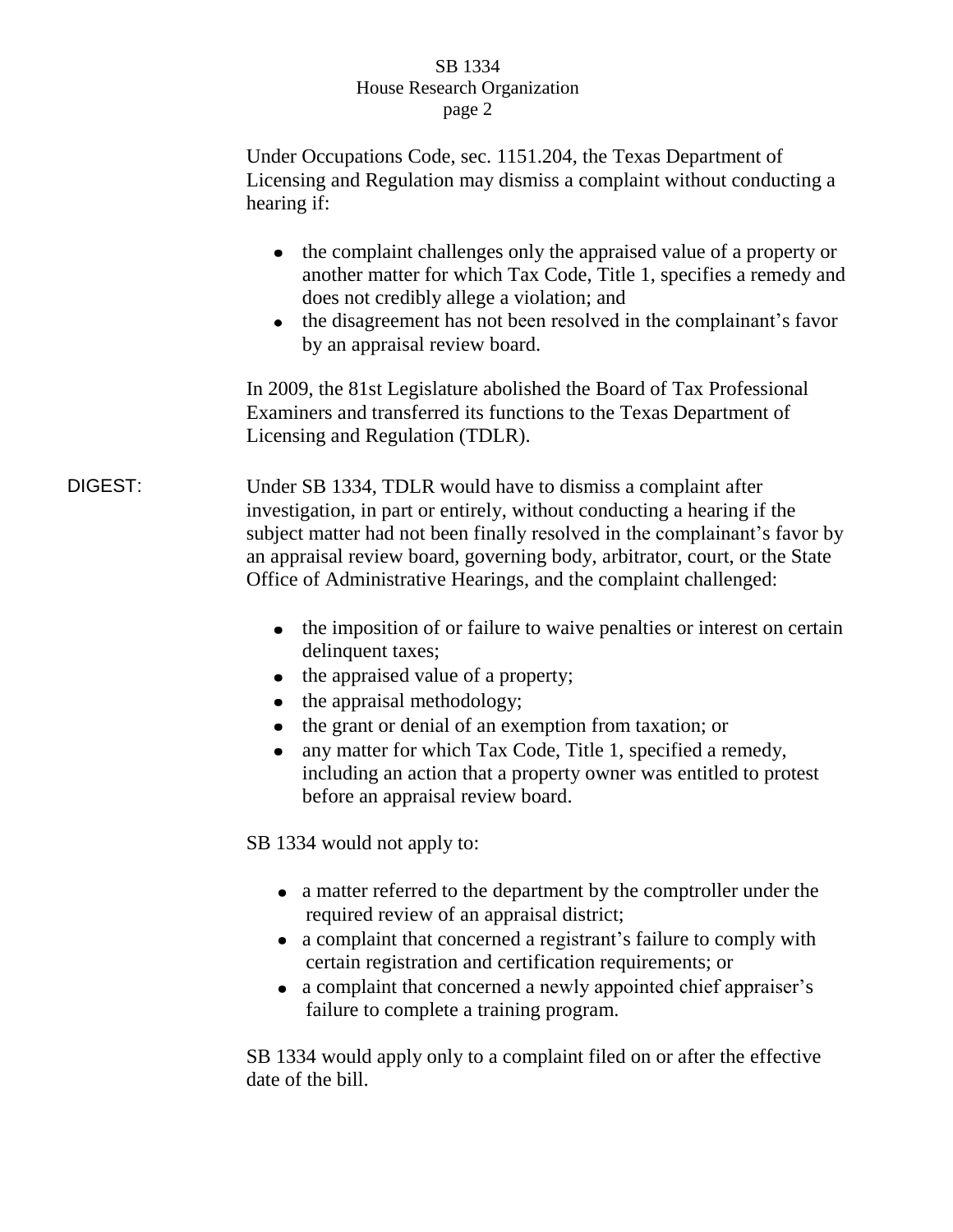## SB 1334 House Research Organization page 3

SB 1334 would take immediate effect if finally passed by a two-thirds record vote of the membership of each house. Otherwise, it would take effect September 1, 2011.

SUPPORTERS SAY: Under Title 1 of the Tax Code, the appraisal review board process is used to determine the outcome of protests initiated by property owners regarding whether an exemption was properly granted or land was properly appraised. However, many property owners who are unhappy with the outcome of their protests are filing complaints with TDLR as an alternative.

> The role of the TDLR complaint process is to address ethical issues and the licensing regulation of appraisers, not to settle disputes surrounding tax appraisals or exemptions. SB 1334 would give TDLR the clear authority to dismiss complaints that were not within the department's jurisdiction, allowing them to focus on legitimate complaints.

Proper regulation of the property tax profession is needed, and if a registrant committed an act that was unethical or unlawful, that registrant should be investigated and punished accordingly. But the registrant should not have to undergo an unnecessary investigation for simply performing his or her duties according to state law. The legal costs of fighting complaints filed with TDLR often fall on the employee in question and not the appraisal district. This is a substantial burden for an appraiser who was simply doing his or her job. Property owners are using the TDLR complaint process to intimidate appraisers to try to get them to assign a lower market value to their property. This is unacceptable and would be remedied by SB 1334.

Due process for property owners is readily available through the appraisal review board process, so there needs to be a mechanism for the quick dismissal of complaints that do not follow procedure. Penalties and interest for delinquent tax bills are statutorily required to be levied by tax assessors, yet property owners are filing complaints regarding such fees with TDLR that the department then must use resources to investigate.

In 2009, legislation was enacted requiring the comptroller to conduct an extensive audit of the governance of each appraisal district at least once every two years, and districts must comply with all of the resulting recommendations. Concerns regarding appraisal standards, procedures,